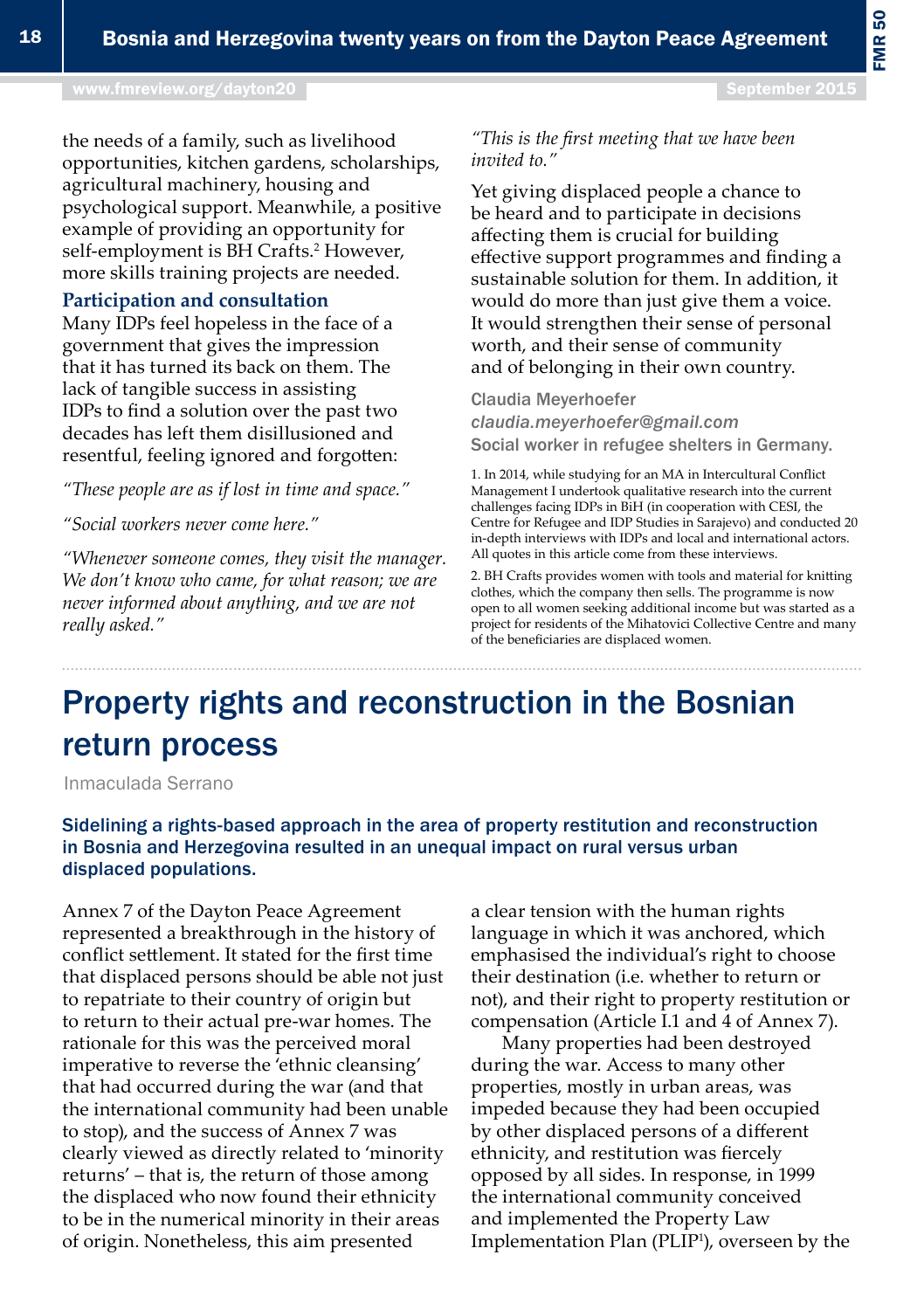FMR 50

Commission for Real Property Claims of Displaced Persons and Refugees (CRPC). With restitution of the 200,000 occupied housing units increasing from 21% in the first year to 92% in the fourth, $2$ PLIP constitutes one of the biggest successes of the implementation of Annex 7 and restitution of rights.

However, it is frequently overlooked that reconstruction was an even more critical issue than property restitution. UNHCR estimated the number of housing units that were partially or completely destroyed to be 459,000 (more than double the number of repossession claims

filed by CRPC). 60% of the housing stock was partially destroyed and 18% was completely destroyed, not only during the fighting but also after the signing of Dayton by those trying to prevent people from returning.

By 2008 only approximately half of these units (some 260,000 houses) had been rebuilt, mainly because of a lack of funding.3 The stark contrast between the robust and decisive role of the international community in the implementation of property rights and its much more deficient role in the reconstruction process had to do mostly with the costs of the latter. It is significant that while PLIP was obviously anchored in the language of rights, reconstruction assistance was largely specified as humanitarian assistance.

#### **Rural versus urban**

PLIP is considered a success not only in terms of rights restitution but also because it facilitated a breakthrough in the minority returns process by the year 2000 when properties were finally made available to their owners. It is less frequently emphasised, however, that this involved evicting the people occupying these properties, a large proportion of whom were people of rural origin for whom the main housing problem upon return was reconstruction, not repossession.

The tension between the rights-based approach implied in the Dayton Peace

Agreement and the moral (and political)

imperative of reversing ethnic cleansing becomes clearer when considering the position in which (mostly) rural returnees were put. In many cases, following implementation of PLIP, families were evicted **before** their houses were reconstructed, because of the shortage of reconstruction funds. Whereas in the initial years after the end of the war there were plenty of funds available, donor fatigue and a serious reconstruction funding gap were evident by 1999, and in 2002 the funding gap between demand for reconstruction and available funds amounted to €600 million.

People holding IDP status and under a certain income threshold were entitled to temporary alternative accommodation. But with time, they risked losing their IDP status (and access to alternative accommodation) if they did not commit themselves to reconstruction. And once reconstruction assistance was granted, the right to alternative accommodation was lost. In short, PLIP effectively pushed people, mostly of rural origin, to return.

This is not to say that there were not genuine cases of voluntary return among rural returnees; on the contrary, many of these returns had been greatly longed for. Some of the local people I interviewed, however, characterised the process of return in three main stages. First came